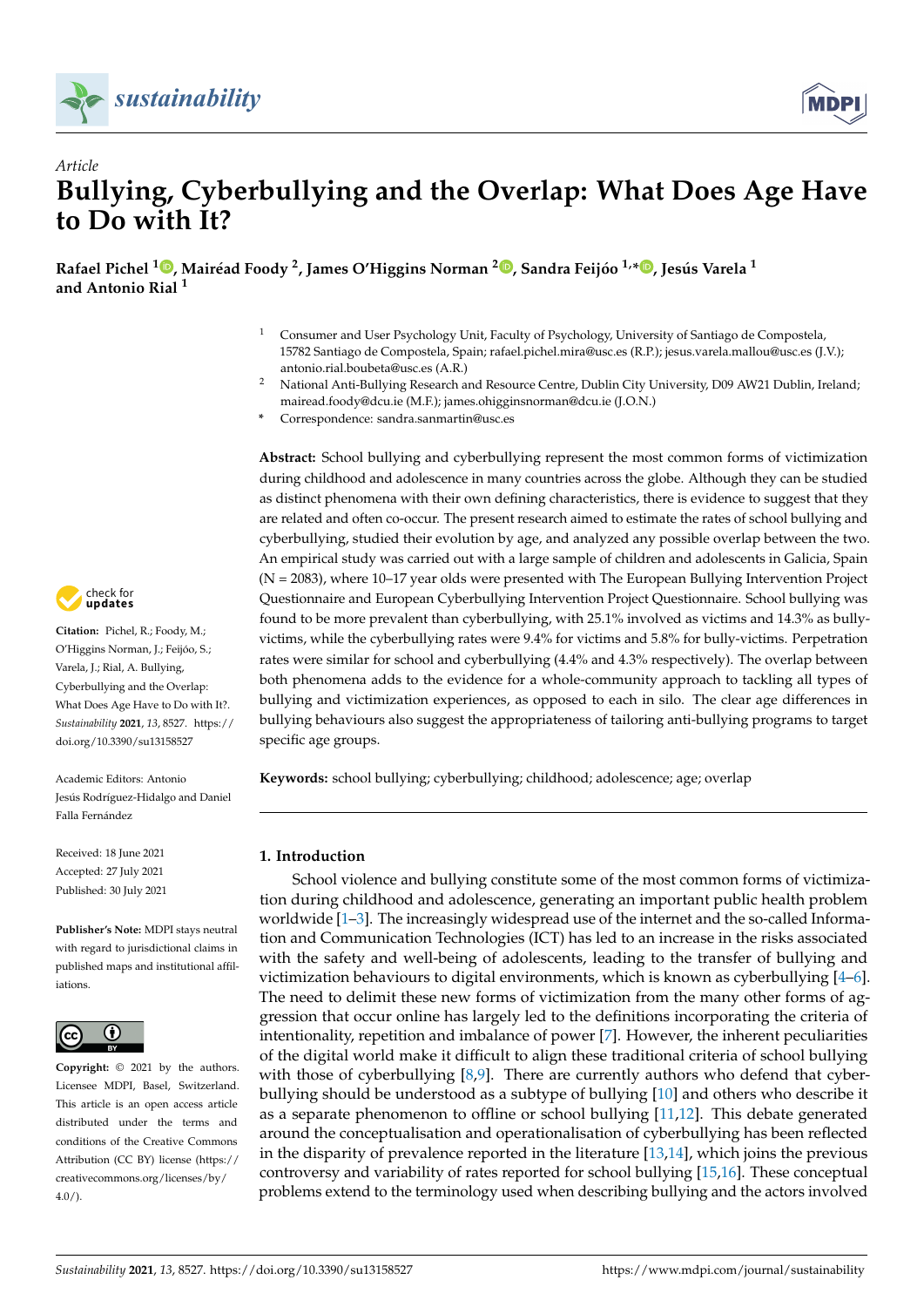and have implications for measurement. All this calls for the need to reach a consensus [\[17\]](#page-9-13), but in the meantime research relies on existing and validated instruments and attempts to align itself with the terminology of said instruments [\[18,](#page-9-14)[19\]](#page-9-15).

These definitional and conceptual issues are further complicated by the vast means and modes of engagement with digital technologies, communication and socialisation that characterise childhood and adolescence today. Young people move between the digital and online world fluidly and are often active in both simultaneously [\[20\]](#page-9-16). This has ramifications for victimisation, in that bullying and cyberbullying can co-occur [\[17\]](#page-9-13). In this sense, perpetrators of school bullying seem also prone to engage in online aggression and off-line victims tend to be cyberbullying victims as well [\[19](#page-9-15)[,21\]](#page-9-17). Furthermore, students themselves believe that cyberbullying can be a result of offline relationship problems [\[22\]](#page-9-18). Besides the co-occurrence of school bullying and cyberbullying, there can also be an overlap between roles [\[15,](#page-9-11)[21\]](#page-9-17), leading to a profile that has been named "bully-victims" as opposed to "pure victims" and "pure bullies" [\[23\]](#page-9-19). There is even literature suggesting that an overlap may occur between one role of school bullying (e.g., victim) and a different one in cyberbullying (e.g., bully) [\[24](#page-9-20)[,25\]](#page-9-21).

The negative health consequences of bullying involvement have been well documented and consistently demonstrate that involvement in bullying (in any role) can have an impact on mental health even into adulthood [\[26](#page-9-22)[–29\]](#page-9-23). This significant and negative impact has led researchers and health care professionals to highlight the need to study and prevent bullying as early as possible [\[30](#page-9-24)[,31\]](#page-10-0). The increasingly early access to technology could also be contributing to an increase in the prevalence of cyberbullying among younger children [\[31,](#page-10-0)[32\]](#page-10-1). Furthermore, how both school bullying and cyberbullying are perpetrated or suffered can change over their life span. For the most part, there is a consensus in the literature that a curvilinear relationship exists between age and victimization [\[12\]](#page-9-8), with a peak in prevalence among 12 and 15 year olds [\[33\]](#page-10-2). Regarding perpetration, school bullying seems to decrease in late adolescence, while cyberbullying rates appear to increase [\[34,](#page-10-3)[35\]](#page-10-4). The results of a recent meta-analysis also suggest that there may be higher rates of bully-victims with an increasing age [\[36\]](#page-10-5). Furthermore, specific behaviours appear to be more frequent at different ages. For example, physical bullying rates are the most affected by age, and it is often replaced by more indirect or subtle forms as adolescents grow older [\[37\]](#page-10-6), while other studies have found no difference for age between physical, verbal, and relational victimization [\[38\]](#page-10-7). The contexts in which cyberbullying takes place can also vary, with preadolescents mainly using chatrooms, and 13–14 year-olds mainly using instant messaging, social media or sharing platforms [\[35\]](#page-10-4). However, there is a need for more research on the specific bullying behaviours by age to better guide prevention and intervention efforts [\[39\]](#page-10-8).

Taken the above literature into account, the overarching aim of the present study was to investigate prevalence rates of bullying and cyberbullying in a large sample of 10–17 year-olds in Spain. More specifically, we had three main objectives: (1) to obtain updated data on the prevalence of school bullying and cyberbullying; (2) to study the evolution of both phenomena by age; and (3) to analyze the possible overlap or co-occurrence of school bullying and cyberbullying. Three hypotheses have been derived from these objectives and in accordance with previous literature: (1) the prevalence of school bullying will be higher than those of cyberbullying [\[13\]](#page-9-9); (2) following the reviews of the literature [\[12](#page-9-8)[,33\]](#page-10-2), we expect to obtain a curvilinear relationship between age and victimisation (both in bullying and cyberbullying); and (3) we expect a high percentage of co-occurrence between bullying and cyberbullying [\[17](#page-9-13)[,19](#page-9-15)[,21\]](#page-9-17).

#### **2. Materials and Methods**

# *2.1. Participants*

In order to meet the aforementioned objectives, an empirical study was carried out with students from primary and secondary schools in Galicia (Northwest of Spain). An intentional sampling procedure was employed, contacting 15 schools from two Galician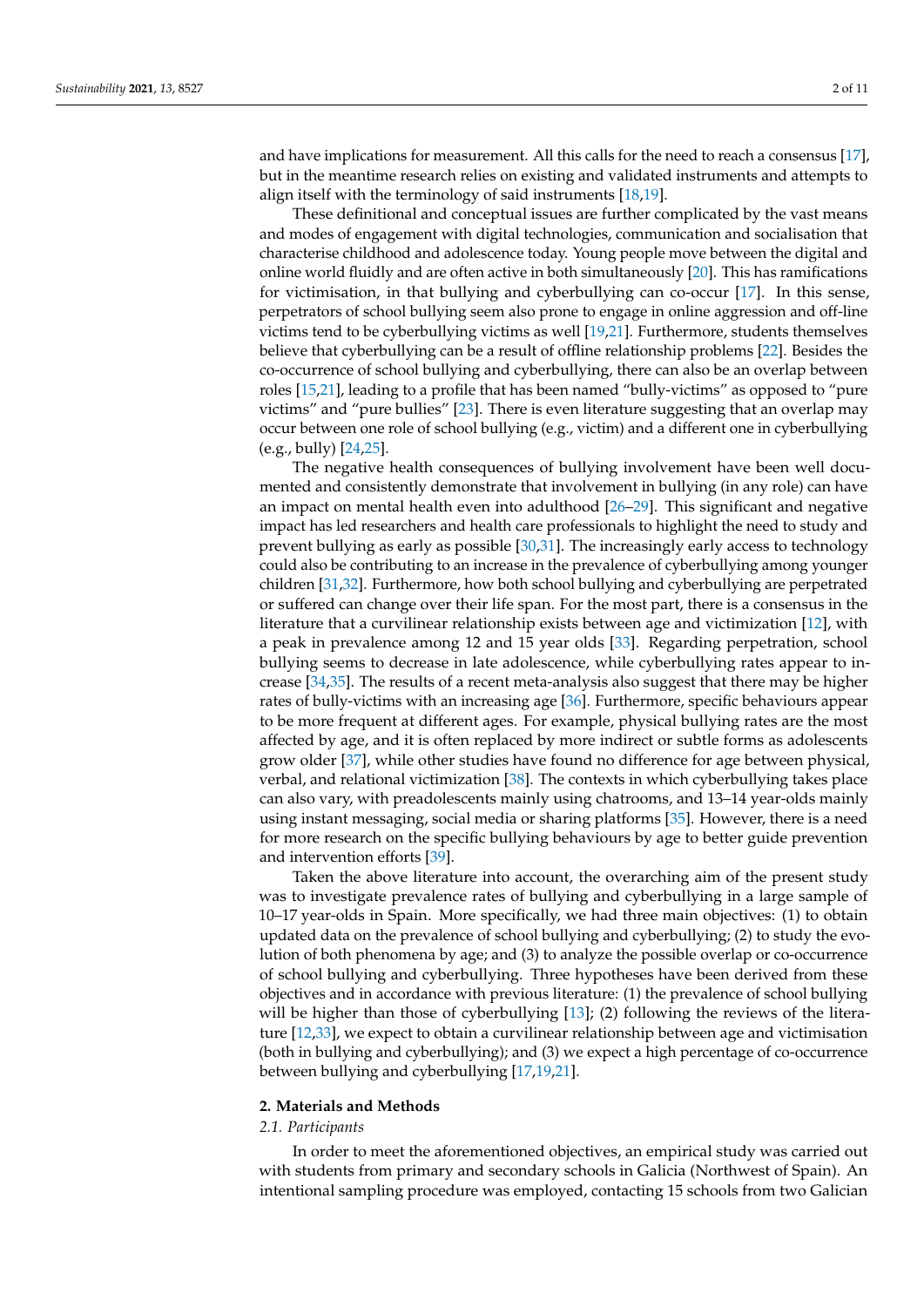municipalities (12 public and 3 charter schools), who all agreed to participate in the study. The initial sample consisted of 2262 students, of which 179 cases were eliminated because they were outside the age range (10–17 years old), they had too many missing values in the questionnaire, or had not indicated their age. Therefore, the final sample consisted of 2083 children and adolescents between 10 and 17 years old (Mean = 13.42; S.D. = 2.12), from which 50.7% self-identified themselves as female, 48.6% as male, and 0.7% as an 'other' gender.

# *2.2. Materials*

A paper survey was used for data gathering purposes consisting of both the European Bullying Intervention Project Questionnaire (EBIPQ) and the European Cyberbullying Intervention Project Questionnaire (ECIPQ). A section relating to socio-demographic information was included at the beginning of the survey with questions on age, gender ("female", "male" or "other"), and academic grade.

The Spanish version of the EBIPQ was employed to assess school bullying [\[25\]](#page-9-21). It contains two sub-scales, one for victimization and one for perpetration, which are made up of seven items each. The items describe behaviours that may have been suffered and/or perpetrated during the previous two months through a Likert scale with five response options: "*No*", "*Yes, once or twice*", "*Yes, once or twice a month*", "*Yes, once a week*", and "*Yes, several times a week*". Answers from once or twice a month, once a week and several times a week were coded as being one of three mutually exclusive profiles: pure victims, pure bullies or those who were bullies and victims at the same time (bully-victims). The internal consistency evaluated through the Cronbach alpha coefficient was 0.82 for the victimization scale and 0.80 for the perpetration scale.

The Spanish version of the ECIPQ [\[25](#page-9-21)[,40\]](#page-10-9) was employed for calculating the rates and roles of cyberbullying involvement (either a victim, bully or bully-victim). The ECIPQ presents the same structure to the EBIPQ in both timeframe (i.e., previous two months) and response options, but it has a total of 22 items (11 for victimization and 11 for perpetration). The Cronbach alpha coefficient in the present study was 0.82 for victimization and 0.80 for perpetration in cyberbullying.

### *2.3. Procedure*

Collaboration with the management of each school was secured prior to data collection. Due to the health situation derived from the COVID-19 pandemic, the research team could not retrieve the school data in person. Instead, the prevention technicians who were already working with the target schools were trained by the research team to collect the data. Prevention technicians are a resource in the Spanish education system where they are employed by municipalities to work in a range of schools on topics related to wellbeing such as addiction and bullying. School principals delivered letters to the adolescent participants explaining the objectives of the research and date when the surveys were to be administered. These letters also sought parental consent for their children to be included in the study.

Data gathering took place in school classrooms during the first quarter of the year 2021. The students received a detailed explanation and set of instructions for completing their individual paper survey. They were also informed that their participation was voluntary, the confidentiality of their answers, and that the possibility to opt-out was available at any time. The average time to complete the questionnaire was 30 min. The study was approved by the first authors' Bioethics Committee at their University.

# *2.4. Statistical Analyses*

An analysis of the missing values was carried out to verify a low percentage of missing values and the randomness of those values. From the initial sample of 2262 subjects, 51 were removed from the database because they had more than one missing value in the questionnaire, 51 had not indicated their age, and 77 were outside the age range targeted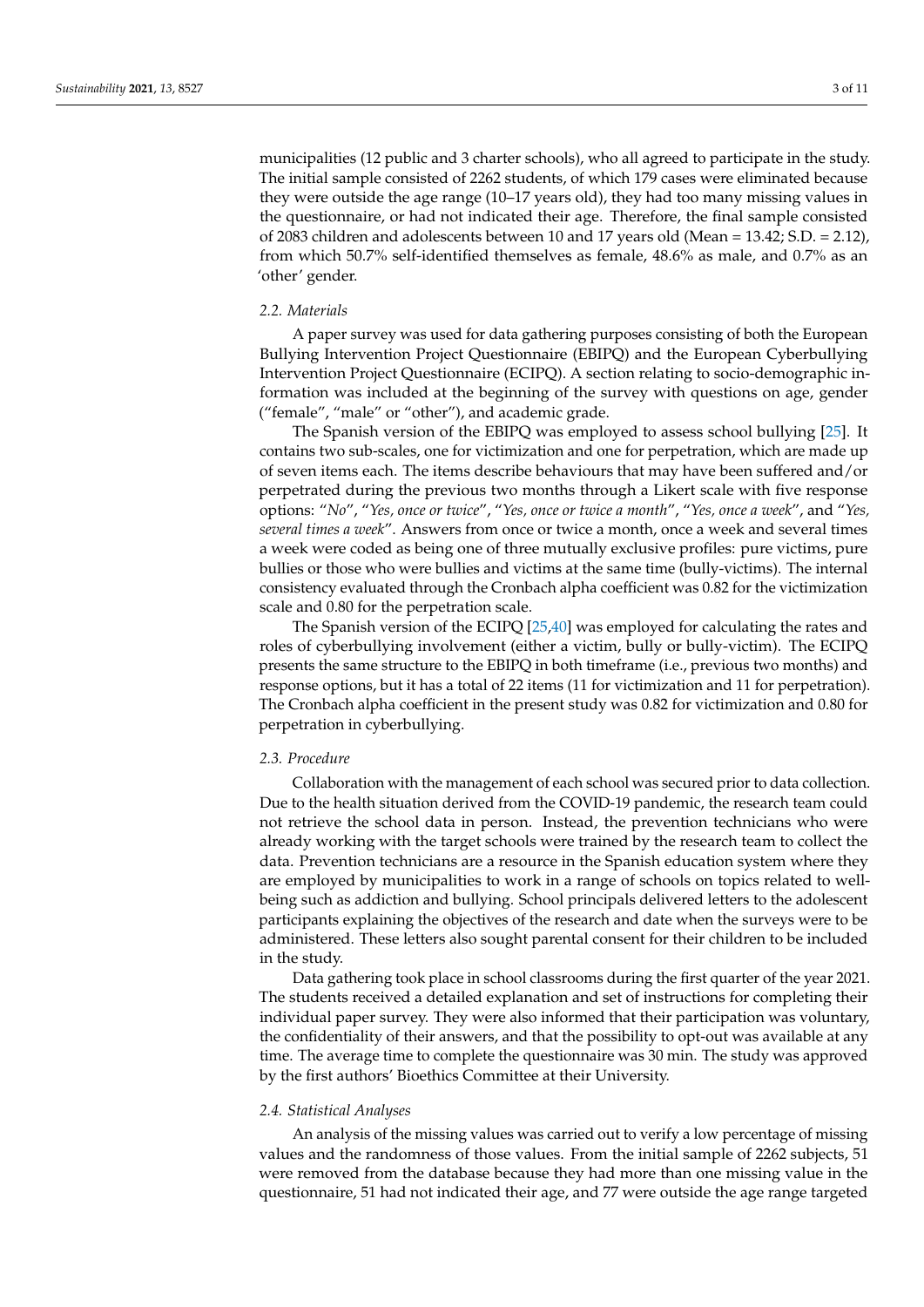(10 to 17 years old). Following the criterion of the original authors and the Spanish validation [\[25](#page-9-21)[,40\]](#page-10-9), both the EBIPQ and the ECIPQ were coded such that answers of at least "Yes, once or twice a month" counted as involvement in either victimization, perpetration, or both (bully-victims). Bivariate tabulations were carried out, with the application of contrasts  $\chi^2$  for the comparison of percentages and contingency coefficients (CC) or Cramér's V to calculate the effected size. An ANOVA test and partial eta-squared coefficients ( $np^2$ ) were used for the comparison of age among the bullying involvement groups. To ensure the appropriate use of ANOVA, the assumption of normality (using the K-S test with Lilliefors correction) and the assumption of homogeneity of variances (using the Levene test) were previously checked. Given the non-compliance with both assumptions, the Kruskal-Wallis H test was applied as a complementary non-parametric test, as recommended in these cases [\[41\]](#page-10-10). A simple correspondence analysis was also performed to explore the relationship between the different profiles of school bullying and those of cyberbullying, and the results are presented and interpreted following Joaristi & Lizasoain and Sourial et al.'s recommendations [\[42,](#page-10-11)[43\]](#page-10-12). Due to the small size of the sample that had self-identified as 'other gender' (0.7%), they were excluded from the gender comparisons. These analyses were performed with the IBM SPSS Statistics 25 statistical package.

The original authors of the EBIPQ and ECIPQ previously found that each of the scales of the questionnaires had a one-dimensional structure [\[25\]](#page-9-21), so a confirmatory factor analysis (CFA) was performed with AMOS 23 to confirm said one-dimensionality in the present study. The unweighted least squares (ULS) method was used, which in addition to robustness requires no further assumptions as to its distribution [\[44\]](#page-10-13). The model's goodness of fit was evaluated with the following indexes: GFI (goodness of fit index), AGFI (adjusted goodness of fit index), and NFI (normed fit index). In accordance with the criteria of Byrne and Kline [\[45,](#page-10-14)[46\]](#page-10-15), the CFA showed high adjustment values for the EBIPQ in the victimization scale (GFI =  $0.993$ , AGFI =  $0.986$ , and NFI =  $0.985$ ) and in the perpetration scale (GFI =  $0.990$ , AGFI =  $0.979$ , and NFI =  $0.976$ ), and also for the ECIPQ in both the victimization scale (GFI =  $0.989$ , AGFI =  $0.983$ , and NFI =  $0.977$ ) and the perpetration scale  $(GFI = 0.982, AGFI = 0.973, and NFI = 0.958).$ 

# **3. Results**

The overall involvement in school bullying was broken down as follows: 25.1% victims, 4.4% bullies and 14.3% bully-victims. Regarding cyberbullying, the rates found were lower such that 9.4% were victims, 4.3% bullies and 5.8% bully-victims. Gender differences were explored in addition to age differences and are presented in detail in Table [1.](#page-3-0) There were more victims among females and more bullies and bully-victims among males for school bullying. The cyberbullying results were very similar, with the exception that there were no significant differences for perpetration.

| Table 1. Rates of involvement in school bullying and cyberbullying. Overall (total sample), by gender and age group. |  |  |
|----------------------------------------------------------------------------------------------------------------------|--|--|
|                                                                                                                      |  |  |

<span id="page-3-0"></span>

|                                                      |                      |                       |                    | Gender                         |                          |                      |                          | Age (Years)           | <b>ANOVA</b>            |                                     |                        |                                              |                       |
|------------------------------------------------------|----------------------|-----------------------|--------------------|--------------------------------|--------------------------|----------------------|--------------------------|-----------------------|-------------------------|-------------------------------------|------------------------|----------------------------------------------|-----------------------|
| <b>School</b><br><b>Bullying</b>                     | Overall              | Female                | Male               | $\chi^2$                       | V                        | $10 - 11$            | $12 - 13$                | $14 - 15$             | $16 - 17$               | $\chi^2$                            | CC                     | Mean Age<br>(S.D.)                           | F<br>$(\eta p^2)$     |
| Pure Victims                                         | 25.1%                | 28.1%                 | 22.1%              | $9.571*$                       | 0.069                    | $27.1\%$             | 28.7%                    | 23.5%                 | 20.1%                   | $11.299*$                           | 0.074                  | 13.22 (2.07)                                 | $15.507**$            |
| <b>Pure Bullies</b><br><b>Bully-victims</b>          | 4.4%<br>14.3%        | 3.2%<br>11.9%         | 5.7%<br>16.6%      | $7.486*$<br>$9.290*$           | 0.061<br>0.068           | 0.9%<br>9.6%         | 3.4%<br>15.4%            | 4.7%<br>16.8%         | 9.3%<br>14.1%           | 38.521 **<br>$12.066*$              | 0.136<br>0.076         | 14.78 (1.91)<br>13.65(1.91)                  | (0.022)               |
| Cyberbullying                                        | Overall              | Female                | Male               | $\chi^2$                       | V                        | $10 - 11$            | $12 - 13$                | $14 - 15$             | $16 - 17$               | $\chi^2$                            | <sub>CC</sub>          | Mean Age<br>(S.D.)                           | F<br>$(\eta p^2)$     |
| Pure Victims<br><b>Pure Bullies</b><br>Bully-victims | 9.4%<br>4.3%<br>5.8% | 11.5%<br>3.8%<br>4.2% | 7%<br>4.8%<br>7.4% | $12.017*$<br>1.425<br>$9.257*$ | 0.077<br>$\sim$<br>0.068 | 3.7%<br>2.2%<br>1.8% | $10.4\%$<br>3.6%<br>5.1% | 12.5%<br>4.9%<br>7.2% | 9.7%<br>6.7%<br>$9.2\%$ | $24.668**$<br>$12.313*$<br>24.542** | 0.109<br>0.077<br>0.11 | 13.95 (1.83)<br>14.34 (1.96)<br>14.35 (1.79) | $20.552**$<br>(0.029) |
|                                                      |                      |                       |                    |                                |                          | ____                 | .                        |                       |                         |                                     |                        |                                              |                       |

 $* p < 0.05$ ; \*\*  $p \leq 0.001$ .

The 12–13-year-old group had the highest rate of school victimization and the 14–15 year olds had the highest cyber victimization rate. Both types of perpetration (school and cyber) increased with age. School bully-victimization rates peaked for the 14–15 year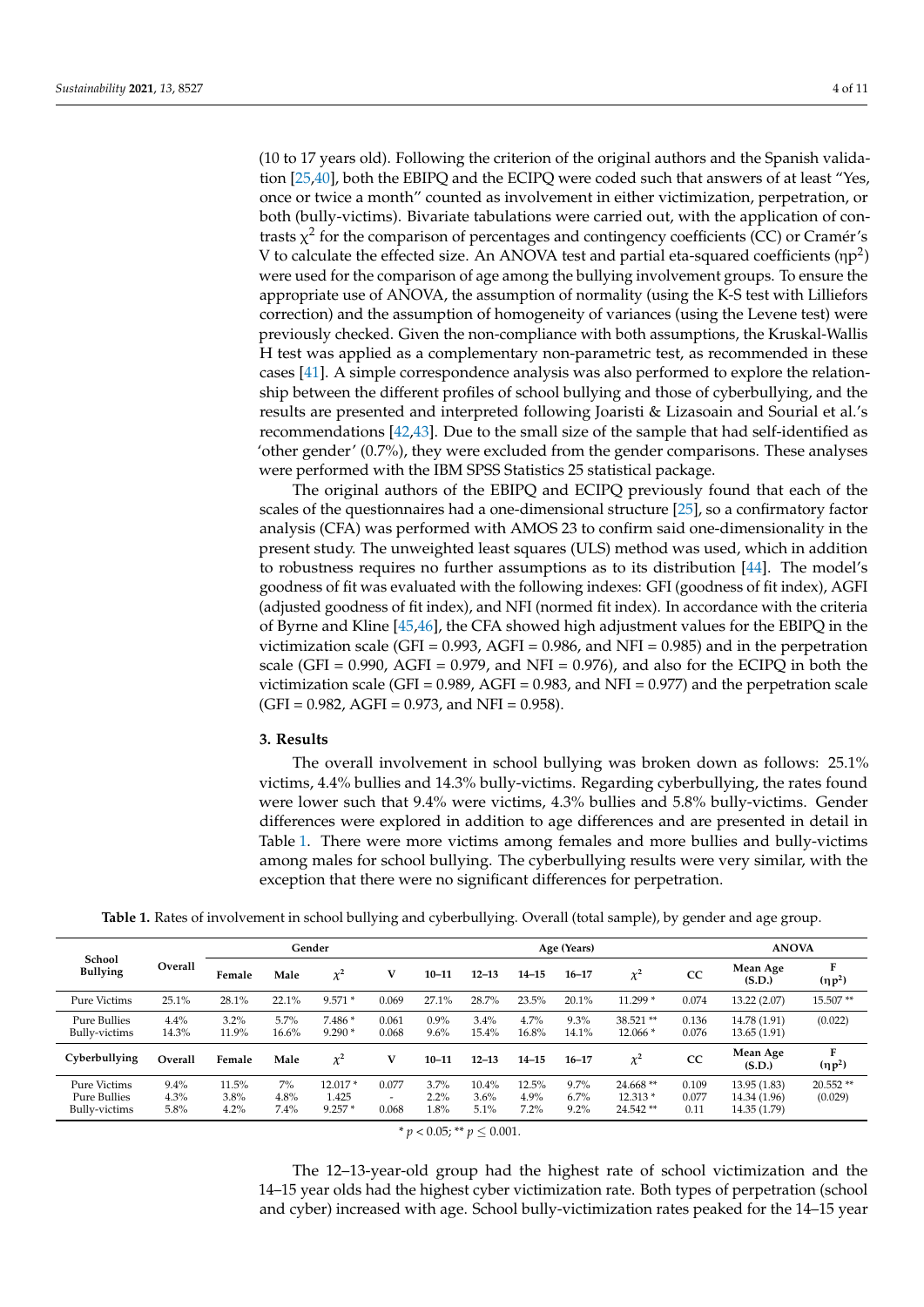olds group but grew steadily with age for cyberbullying. In addition, an ANOVA analysis found significant differences in age by involvement in bullying and cyberbullying. More specifically, victims were significantly younger for both school bullying and cyberbullying, while bullies were significantly older in school bullying, and cyberbullying bullies and bully-victims had similar ages. These results are corroborated by the application of the non-parametric test, both for school bullying  $(H = 44.84; p < 0.001)$  and cyberbullying  $(H = 60.82; p < 0.001).$ 

Age differences were explored for the specific bullying behaviours reported in both the EBIPQ (see Table [2\)](#page-4-0) and the ECIPQ (see Table [3\)](#page-5-0). The rates reported in Tables [2](#page-4-0) and [3](#page-5-0) refer to answers of at least "Yes, once or twice a month" in each of the items. Regarding offline victimization, 12–13 year olds had highest rates of being insulted, having nasty things said about them, being threatened, being excluded or ignored and having rumours spread about them. Rates of being hit, kicked or pushed decreased as age increased. Three significant behavioural differences in perpetration rates were found. The 16–17-year-olds presented higher rates of insulting and calling other students names, as well as saying nasty things about someone to other people, while hitting, kicking, or pushing others was more frequent among 12–13-year-olds.

**Table 2.** Rates of the specific school bullying behaviours. Overall and age comparison.

<span id="page-4-0"></span>

|                                                   |         | Age (Years) |           |           |           |            |                          |  |  |
|---------------------------------------------------|---------|-------------|-----------|-----------|-----------|------------|--------------------------|--|--|
| Victimization                                     | Overall | $10 - 11$   | $12 - 13$ | $14 - 15$ | $16 - 17$ | $x^2$      | cc                       |  |  |
| Someone hit me, kicked me or pushed me            | 8%      | 13.4%       | $10.1\%$  | 5%        | $3.4\%$   | $40.803**$ | 0.139                    |  |  |
| Someone insulted me or called me names            | 26.9%   | 27.9%       | 34%       | 25%       | $18.1\%$  | 32.791**   | 0.125                    |  |  |
| Someone has said nasty things about me to others  | 22.4%   | 18.2%       | 25.2%     | 24.9%     | 19.6%     | $11.424*$  | 0.074                    |  |  |
| Someone threatened me                             | 7.4%    | 7.8%        | $9.9\%$   | $5.9\%$   | 5.3%      | $10.462*$  | 0.071                    |  |  |
| Someone stole my stuff or broke it                | 4.8%    | 4.3%        | 5.8%      | 5.4%      | 3.1%      | 4.3        | $\overline{\phantom{a}}$ |  |  |
| I have been excluded or ignored by others         | 12.1%   | 13.1%       | 15%       | 11.4%     | 7.5%      | $13.699*$  | 0.081                    |  |  |
| Someone spread rumours about me                   | 15%     | 9.8%        | 17.3%     | 16.4%     | 15.2%     | $13.456*$  | 0.080                    |  |  |
| Perpetration                                      | Overall | $10 - 11$   | $12 - 13$ | $14 - 15$ | $16 - 17$ | $\chi^2$   | cc                       |  |  |
| I have hit, kicked, or pushed someone             | 5.9%    | 4.3%        | 7.9%      | 6.4%      | 4.1%      | $9.104*$   | 0.066                    |  |  |
| I have insulted someone or called them names      | 11.7%   | 6.7%        | 11.3%     | 13.9%     | 14.4%     | $16.693*$  | 0.090                    |  |  |
| I said nasty things about someone to other people | 7.8%    | 3.2%        | 9.3%      | 7.5%      | $11.1\%$  | $21.657**$ | 0.102                    |  |  |
| I've threatened someone                           | 2.8%    | 1.3%        | $3.2\%$   | $3.9\%$   | $2.4\%$   | 6.87       |                          |  |  |
| I've stolen or broken something from someone      | 2.1%    | 1.1%        | 2.7%      | $2.2\%$   | $2.2\%$   | 3.419      |                          |  |  |
| I have excluded or ignored someone                | 4%      | 2.8%        | 5.1%      | 3.9%      | 4.1%      | 3.455      |                          |  |  |
| I've spread rumours about someone                 | 2.5%    | 1.1%        | 2.9%      | $2.3\%$   | $3.6\%$   | 6.429      |                          |  |  |

 $* p < 0.05$ ; \*\*  $p < 0.001$ .

**Table 3.** Rates of the specific cyberbullying behaviours. Overall and age comparison.

|                                                                                                            |         | Age (Years) |           |           |           |            |                          |  |  |
|------------------------------------------------------------------------------------------------------------|---------|-------------|-----------|-----------|-----------|------------|--------------------------|--|--|
| Cybervictimization                                                                                         | Overall | $10 - 11$   | $12 - 13$ | $14 - 15$ | $16 - 17$ | $\chi^2$   | cc                       |  |  |
| Someone said nasty things to me or called me names using texts<br>or online messages                       | $9.2\%$ | 4.1%        | 10.1%     | 11.6%     | 10.4%     | $19.643**$ | 0.097                    |  |  |
| Someone said nasty things about me to others either online or<br>through text messages                     | 8.1%    | 2.6%        | 9.4%      | 10.4%     | 8.9%      | 24.541**   | 0.108                    |  |  |
| Someone threatened me through texts or online messages                                                     | 3.5%    | $0.9\%$     | 4.2%      | 4.7%      | 3.6%      | 12.867 *   | 0.079                    |  |  |
| Someone hacked into my account and stole personal information                                              | 0.8%    | 0.4%        | 1.5%      | 0.8%      | $0.2\%$   | 6.072      | $\overline{\phantom{0}}$ |  |  |
| Someone hacked into my account and pretended to be me                                                      | 1.1%    | 0.4%        | 1.7%      | $1\%$     | $1\%$     | 3.945      |                          |  |  |
| Someone created a fake account, pretending to be me                                                        | 1.2%    | $0.9\%$     | $1\%$     | 1.2%      | 1.7%      | 1.436      |                          |  |  |
| Someone posted personal information about me online                                                        | $0.7\%$ | 0.2%        | 0.8%      | $1\%$     | 0.5%      | 2.859      | $\overline{\phantom{0}}$ |  |  |
| Someone posted embarrassing videos or pictures of me online                                                | $0.6\%$ | $0\%$       | 0.8%      | 0.3%      | 1.2%      | 6.766      | $\overline{\phantom{0}}$ |  |  |
| Someone altered pictures or videos of me that I had posted online                                          | $1\%$   | $0\%$       | 1.2%      | 0.7%      | 2.4%      | 13.482 *   | 0.081                    |  |  |
| I was excluded or ignored by others in a social networking site,<br>internet chat room, or a messenger app | 3.3%    | 1.8%        | 3.7%      | $4\%$     | 3.1%      | 4.876      | $\overline{\phantom{0}}$ |  |  |
| Someone spread rumours about me on the net                                                                 | $3.2\%$ | 0.7%        | 4.2%      | 3.4%      | 4.1%      | $12.767*$  | 0.079                    |  |  |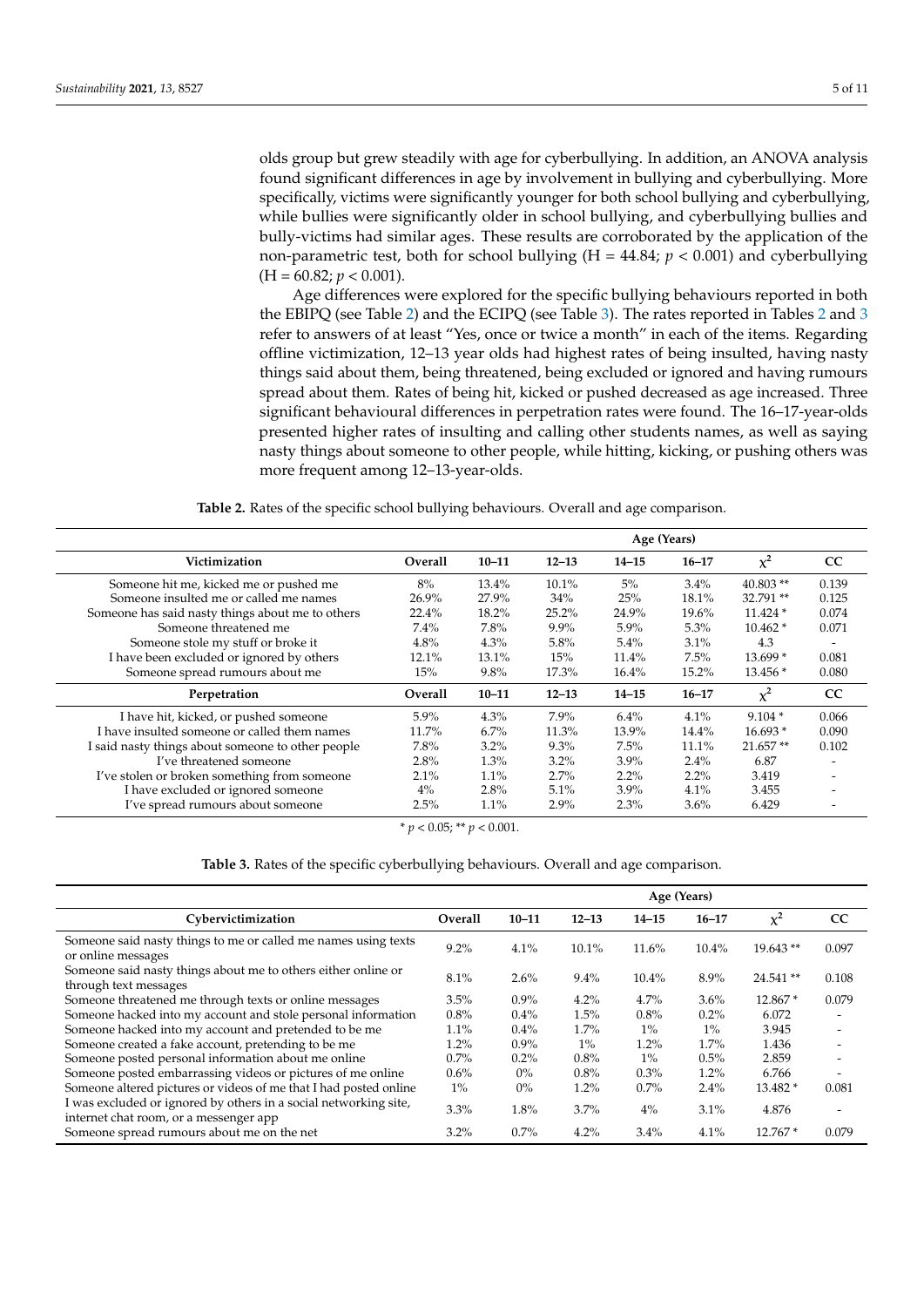<span id="page-5-0"></span>

|                                                                                                      |         | Age (Years) |           |           |           |                 |                              |  |  |
|------------------------------------------------------------------------------------------------------|---------|-------------|-----------|-----------|-----------|-----------------|------------------------------|--|--|
| Cyberperpetration                                                                                    | Overall | $10 - 11$   | $12 - 13$ | $14 - 15$ | $16 - 17$ | $\chi^2$        | CC                           |  |  |
| I said nasty things to someone or called them names using<br>texts or online messages                | 4.6%    | $0.9\%$     | $4.2\%$   | 5.1%      | 8.7%      | 30.700<br>$***$ | 0.121                        |  |  |
| I said nasty things about someone to other people, either<br>online or through text messages         | 4.3%    | $0.7\%$     | 4.4%      | 4.9%      | 7.5%      | 25.236<br>$***$ | 0.110                        |  |  |
| I threatened someone through texts or online messages                                                | $1.7\%$ | $0.2\%$     | 1.5%      | 2.5%      | 2.4%      | $9.758*$        | 0.069                        |  |  |
| I hacked into someone's account and stole personal<br>information                                    | 0.6%    | $0\%$       | $0.3\%$   | 0.8%      | 1.4%      | $8.536*$        | 0.064                        |  |  |
| I hacked into someone's account and pretended to be<br>them                                          | $0.3\%$ | $0\%$       | $0.2\%$   | $0.3\%$   | $1\%$     | 6.854           | $\overline{\phantom{0}}$     |  |  |
| I created a fake account, pretending to be someone else                                              | $1.1\%$ | $0\%$       | $0.8\%$   | 1.5%      | 2.2%      | $10.560*$       | 0.071                        |  |  |
| I posted personal information about someone online                                                   | $0.3\%$ | $0\%$       | $0\%$     | 0.5%      | 0.7%      | 6.644           | $\qquad \qquad \blacksquare$ |  |  |
| I posted embarrassing videos or pictures of someone<br>online                                        | $0.6\%$ | $0.2\%$     | $0.7\%$   | $0.3\%$   | 1.4%      | 6.477           |                              |  |  |
| I altered pictures or videos of another person that had<br>been posted online                        | $0.9\%$ | $0.4\%$     | $1.4\%$   | 0.5%      | 1.4%      | 4.755           |                              |  |  |
| I excluded or ignored someone in a social networking site,<br>internet chat room, or a messenger app | 3.1%    | $2.2\%$     | $2.2\%$   | 3.7%      | 4.6%      | 6.649           |                              |  |  |
| I spread rumours about someone on the internet                                                       | $0.9\%$ | $0.4\%$     | $1.2\%$   | $0.7\%$   | 1.4%      | 3.27            |                              |  |  |

**Table 3.** *Cont.*

 $* p < 0.05; ** p < 0.001.$ 

In cases of cyber victimization, it was found that older adolescents presented higher rates of having pictures or videos they posted online altered, while among the 12–13 year olds it was more common to have rumours spread about them online, and 14–15 years olds reported more experiences of having nasty things said about them either directly or to other people and being threatened. Cyber perpetration behaviours were more frequent among 16–17 year olds, and significant differences were found for saying nasty things to someone or calling them names, threatening, hacking accounts to steal personal information and creating fake accounts pretending to be someone else.

The final aim of the present study was to analyse the possible overlap of involvement in school bullying and cyberbullying. For this purpose, a new variable was created from the EBIPQ and ECIPQ results, in which participants could be involved in school bullying only, cyberbullying only or in both ("overlapping"), regardless of profile of involvement. From the sample, 26.9% were involved in the school bullying only group, 2.9% in cyberbullying only, and 16.3% in the overlap (school and cyber) group. These results are presented in detail in Table [4.](#page-5-1) Gender differences were found showing a higher involvement in both school bullying only and cyberbullying only among males, but the overlap showed no statistical significance. On the other hand, involvement in cyberbullying only increased by age, and the overlap showed a curvilinear relationship with the peak at 14–15 years old. The ANOVA also found that those involved in the school bullying only group were significantly younger than the students in both of the other groups, with results once again corroborated by the Kruskal-Wallis test  $(H = 69.06; p < 0.001)$ .

<span id="page-5-1"></span>**Table 4.** Rates for involvement in school bullying only, cyberbullying only, and their overlap. Overall and by gender and age group.

|                                                 |                           | Gender               |                    |                              |                          |                          | Age (years)               |                        |                        |                                 |                          |                                          | <b>ANOVA</b>        |  |  |
|-------------------------------------------------|---------------------------|----------------------|--------------------|------------------------------|--------------------------|--------------------------|---------------------------|------------------------|------------------------|---------------------------------|--------------------------|------------------------------------------|---------------------|--|--|
|                                                 | Overall                   | Female               | Male               | $\gamma^2$                   |                          | $10 - 11$                | $12 - 13$                 | $14 - 15$              | $16 - 17$              | $\chi^2$                        | CC                       | Mean Age<br>(S.D.)                       | $F(\eta p^2)$       |  |  |
| School Bullying<br>Cyberbullying<br>Overlapping | 26.9%<br>$2.9\%$<br>16.3% | 25.1%<br>2%<br>17.3% | 29%<br>3.8%<br>15% | $3.864*$<br>$5.418*$<br>.864 | 0.044<br>0.052<br>$\sim$ | 30.1%<br>$0.4\%$<br>6.8% | 29.1%<br>$0.9\%$<br>17.9% | 23.9%<br>4.6%<br>20.1% | 24.5%<br>6.1%<br>18.9% | 7.565<br>$39.190**$<br>39.940** | $\sim$<br>0.137<br>0.139 | 13.23 (2.13)<br>15.08 (1.57)<br>14(1.85) | 23.816**<br>(0.034) |  |  |

 $* p < 0.05; ** p \leq 0.001.$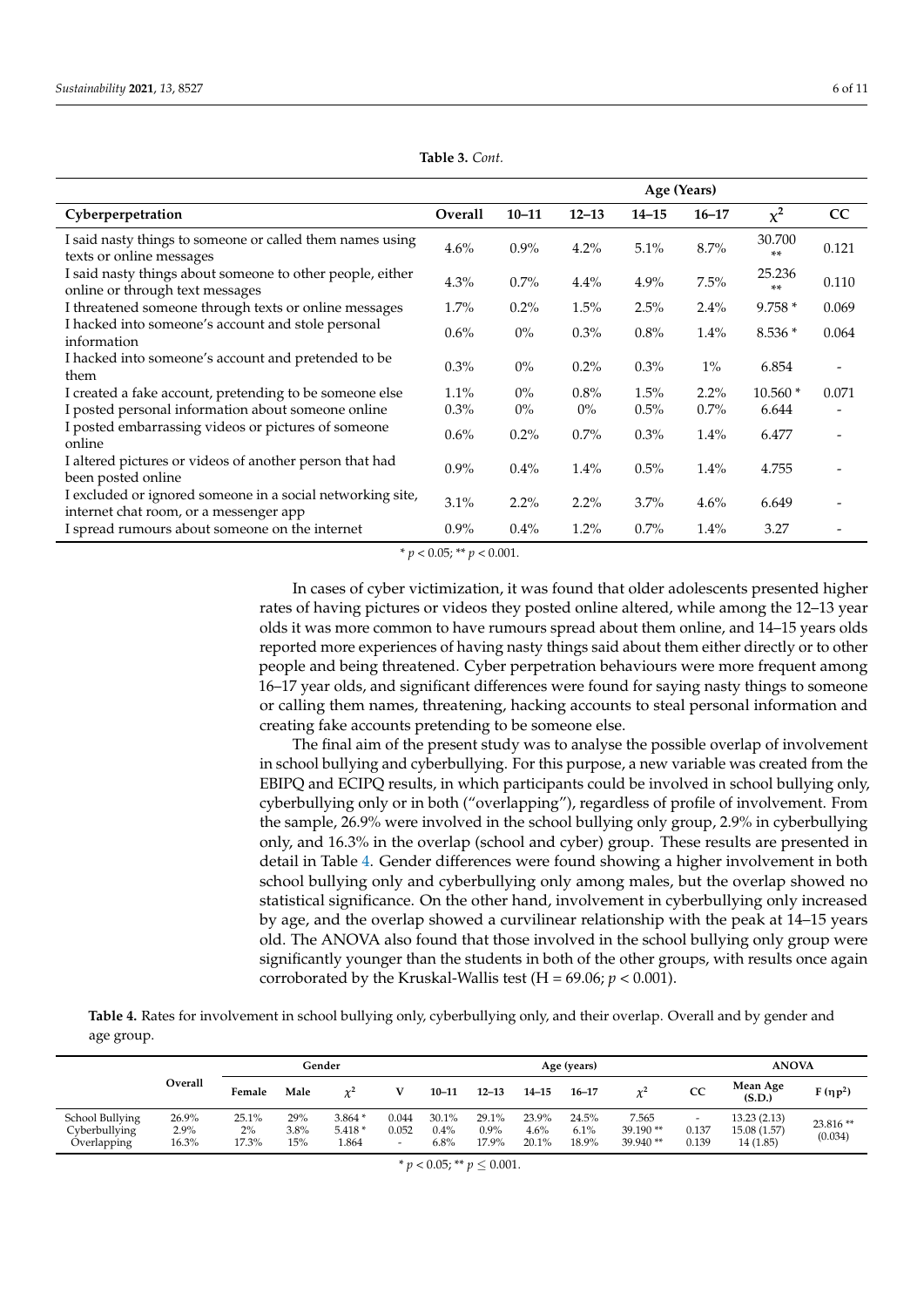To further explore the relationship between the different profiles of school bullying To further explore the relationship between the different profiles of school bullying and those of cyberbullying, a Correspondence Analysis was performed and the resulting and those of cyberbullying, a Correspondence Analysis was performed and the resulting Correspondence Map is presented in Figure 1. The position of the line and column cat-Correspondence Map is presented in Figure [1.](#page-6-0) The position of the line and column cateegories indicates which profiles are related or corresponding to each other. Both bullies' gories indicates which profiles are related or corresponding to each other. Both bullies' and bully-victims' profiles are similar, as they are in a common quadrant of the map, while and bully-victims' profiles are similar, as they are in a common quadrant of the map, while those not involved in bullying are together in another quadrant and victims of both kinds those not involved in bullying are together in another quadrant and victims of both kinds of bullying are in another one. Their position in the vertical axis shows that both victims of bullying are in another one. Their position in the vertical axis shows that both victims profiles (i.e., school and cyber) are the most distinct with respect to all the other profiles. profiles (i.e., school and cyber) are the most distinct with respect to all the other profiles. The relationship between the profiles of involvement in school bullying and cyberbullying The relationship between the profiles of involvement in school bullying and cyberbullying was statistically significant ( $\chi^2$  = 570.776; *p* < 0.001).

Overlapping 16.3% 17.3% 15% 1.864 - 6.8% 17.9% 20.1% 18.9% 39.940 \*\* 0.139 14 (1.85)

<span id="page-6-0"></span>

**Figure 1.** Correspondence map between school bullying and cyberbullying profiles. **Figure 1.** Correspondence map between school bullying and cyberbullying profiles.

#### **4. Discussion 4. Discussion**

cyberbullying in a large sample of 10–17-year-olds in Spain. School bullying was found to be more prevalent than cyberbullying, with 25.1% involved as victims and 14.3% as bully-victims, while for cyberbullying the rates were 9.4% and 5.8% respectively. However, perpetration rates were similar, being 4.4% for school bullying and 4.3% for cyberbullying. As expected by our first hypothesis, these results are in line with previous bullying literature in that school bullying is still more prevalent than cyberbullying [\[13](#page-9-9)[,47\]](#page-10-16), despite the increasing access to technology for young people today. These results appear to point to an increase in both online and offline victimization compared to a study in the same The present study aimed to investigate the prevalence rates of school bullying and geographic area (Galicia) prior to the COVID-19 lockdown [\[48\]](#page-10-17). This rise in cyberbullying rates during the COVID-19 pandemic has been found elsewhere and is attributed to the rapid increase in time students have spent online [\[49,](#page-10-18)[50\]](#page-10-19). Interestingly, the current results also appear to suggest that the return to the school (after the closure period due to public health advice) may also have been a risk for off-line violence to resume even more vehemently.

Although it was not an objective of the present research, gender differences were also tested. The results are in line with previous research which found that victims are more like to be females and bullies more likely to be male [\[51](#page-10-20)[,52\]](#page-10-21), but conflict with recent research in Galicia indicated that the greatest differences were in specific behaviours and not in overall rates [\[48\]](#page-10-17). Therefore, these results add to the disparity of findings reported in the bullying literature [\[16\]](#page-9-12), remaining a topic where more research is needed, especially to find the underlying causes of said disparity. Furthermore, the present results should be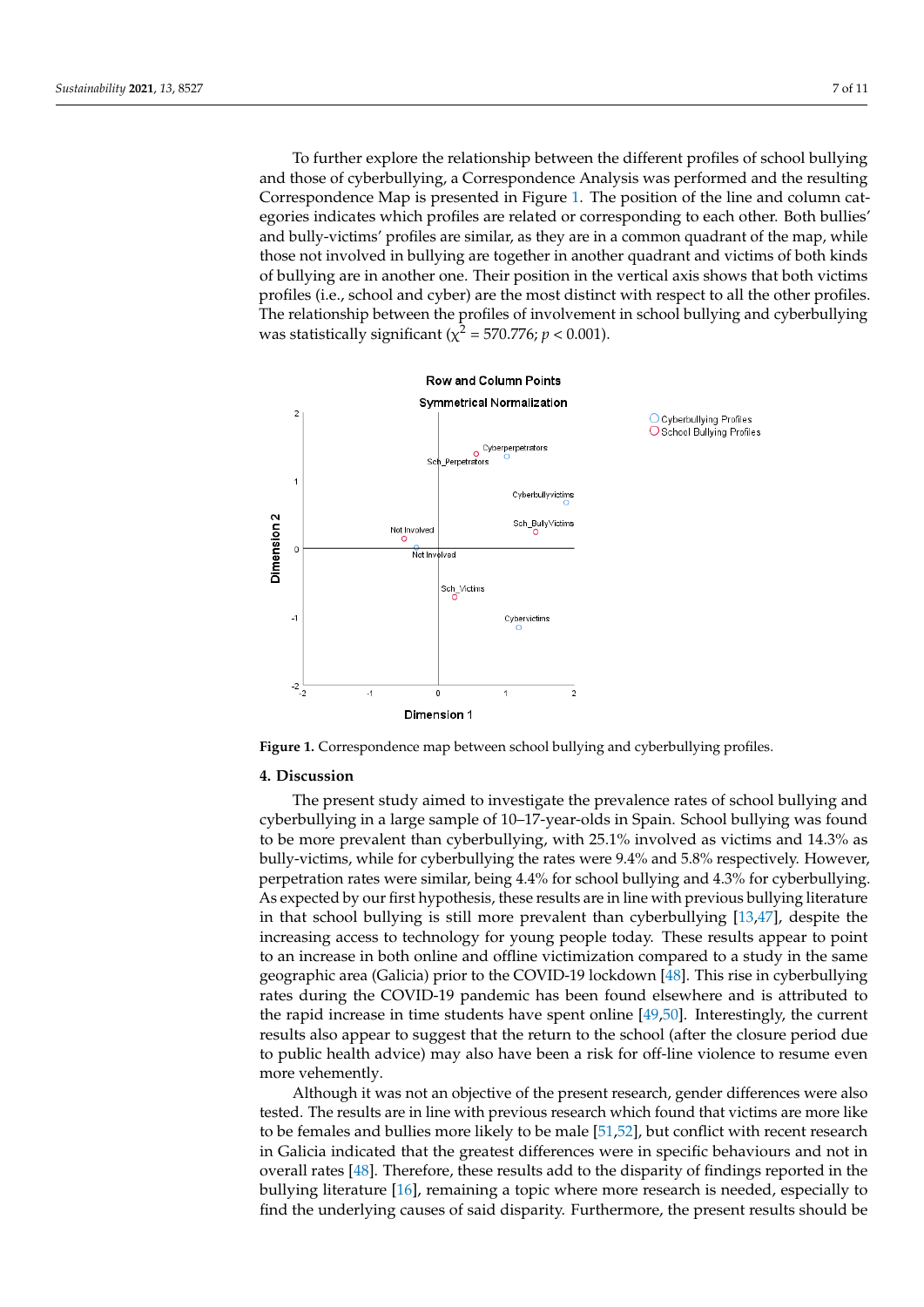interpreted with caution, given that, although statistically significant, the effect sizes found in the gender contrasts are smaller than in the age contrasts. Even though some researchers indicate that it is acceptable to consider relevant effect sizes as low as 0.05 [\[53\]](#page-10-22), it is more conservative to adopt the 0.10 standard to deem valid the effect size in the field of bullying research, tough yet small [\[54\]](#page-10-23).

A secondary aim was to study the evolution of bullying by age. In accordance with previous research [\[12,](#page-9-8)[33\]](#page-10-2), victimization presented an inversed u-shaped relationship with a peak among the 12–13 years old in school bullying and among the 14–15 years old for cyberbullying. However, there was an increase for both kinds of perpetration by age, and not only in the case of cyberbullying, as the literature suggested [\[34](#page-10-3)[,35\]](#page-10-4). School bullyvictimization seemed to present a curvilinear relationship with the peak at 14–15 years old as our second hypothesis proposed, but with cyber bully-victimization increasing with age. Regarding the specific behaviours of school bullying, physical bullying was replaced by more indirect or subtle forms with age, like verbal and relational behaviours, a finding which has been demonstrated elsewhere in the literature [\[37\]](#page-10-6). In the online environment, specific cyber perpetration increased in late adolescence (as did the overall rate of cyberbullying), while the most frequently experienced behaviours varied according to age. Older adolescents presented higher rates of having pictures or videos they posted online altered, while the 14–15 year olds suffered more from having nasty thing said about them either directly or to other people and being threatened. The 12–13 year olds reported higher rates of having rumours spread about themselves online. Although the results presented here should be interpreted with caution due to the small effect sizes found [\[54\]](#page-10-23), they remain important for anti-bullying programs and should be taken into account when adjusting specific strategies according to the age of the targets. In doing so, educators could target specific bullying behaviours at specific age groups so as to have the most impact. Of course, prevention methods are better than intervention and anti-bullying efforts should be implemented at a young (rather than older) age [\[30](#page-9-24)[,55\]](#page-10-24). The inclusion of 10- and 11-year-olds in this research study has allowed us to see that, although it is not the group that suffers the most from specific behaviours besides physical bullying, the overall rates are quite high, with 1 in 4 students (27.1%) already being a victim at this age, and almost 1 in 10 being a bully-victim (9.6%). Yet, the rate of pure perpetrators among this age group is remarkable low, not even reaching a 1% (0.9%).

The final aim of the present study was to analyse the possible overlap between school bullying and cyberbullying. Results found that school bullying most often occurred in an isolated manner, with 1 in 4 adolescents involved in any role (26.9%), while 16.3% of the sample presented an overlap between any role in school bullying and another in cyberbullying, in line with our third hypothesis. It should be particularly noted that cyberbullying seems to rarely occur outside the context of school bullying, as only 2.9% of adolescents presented involvement in only this modality of bullying. It has been previously highlighted that cyberbullying overlaps with off-line bullying [\[56\]](#page-10-25). Said overlap could be understood as evidence in favour of the need to measure cyberbullying in a general bullying context [\[57\]](#page-10-26) and intervene in school bullying and cyberbullying as two dimensions of the same experience [\[17\]](#page-9-13). It also suggests that offline relationship problems may be filtering into the online world for young people as opposed to the other way around. Again, thinking of cyberbullying as an extension of broader peer and relationship issues could have implications for anti-bullying programs.

Regarding the overlap of the profiles, the correspondence analysis showed that the profiles of school bullying were more similar to their cyberbullying counterparts and vice versa. Previous literature has focused on poly-victimization referring to face-toface and cybervictimization [\[15\]](#page-9-11). Yet, in contrast, our results seem to point out that school and cyber perpetrators are the profiles where the most overlap occurs. This may imply that perpetration is more strongly based on the characteristics of the individual, which affects both pure perpetrators and bully-victims (in both cyber and offline contexts), and so tackling one kind of perpetrator would mean tackling the other one in the same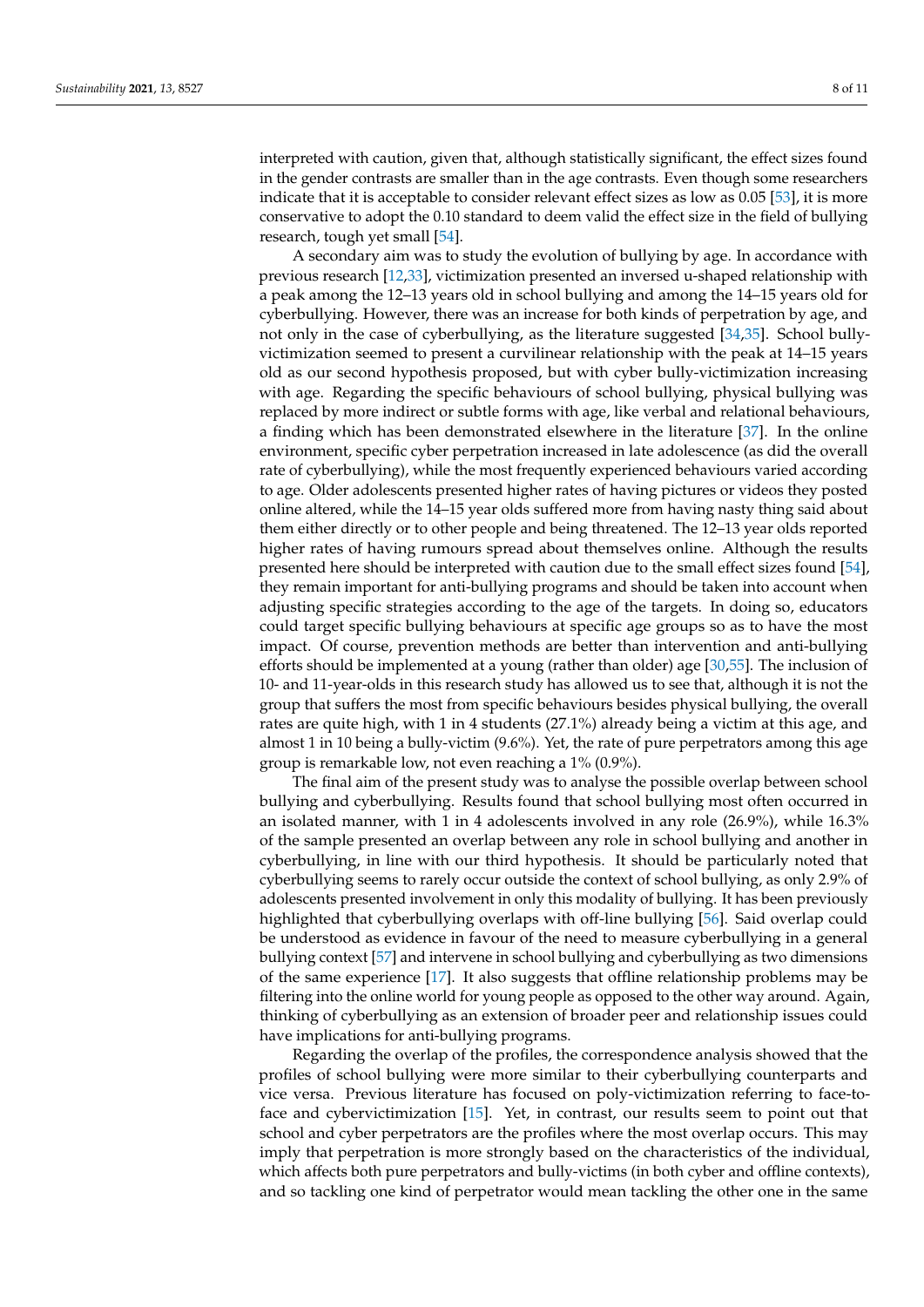preventive effort. Recent research has pointed to an increased ability to disengage from emotional consequences of harmful actions as a possible explanation for the involvement in perpetration, especially in the off-line setting [\[58\]](#page-10-27).

This study has three main limitations that should be mentioned. The first is the nonprobability sampling used, making the results less generalizable to the wider population. Secondly, its transversal nature makes it impossible to clarify the extent to which age affects bullying behaviours beyond a correlational effect. Thirdly, the study is based on a set of limited constructs and instruments that are defined by researchers without reference to how children and young people themselves define and categorise bullying and cyberbullying. As such, our study may not grasp the nuances and intricacies in the technological processes of inclusion and exclusion among peer groups [\[18\]](#page-9-14) and further qualitative research is needed to provide a deeper understanding of the differences and similarities identified in our data. Furthermore, more research is needed to make direct age comparisons regarding victimization and perpetration, not only of cyberbullying [\[59\]](#page-10-28), but also of school bullying.

In conclusion, this study shows that school bullying and cyberbullying remain a problem in the lives of adolescents in Galicia after the COVID-19 pandemic, which was characterised by a lockdown and return to schools. The overlap between both phenomena adds to the evidence in favour of a combined approach to prevention and intervention, in tackling both cyber and offline bullying. In addition, age differences suggest the appropriateness of tailoring prevention efforts to the target age group. The holistic whole-education approach proposed by UNESCO should also be taken into account as it provides a comprehensive and systemic framework, including legal and policy influence beyond each school management [\[17\]](#page-9-13).

**Author Contributions:** Conceptualization, A.R., J.O.N. and M.F.; methodology, A.R., R.P. and S.F.; validation, A.R., J.O.N., J.V. and M.F.; formal analysis, R.P. and S.F.; investigation, A.R., R.P. and S.F.; resources, A.R. and J.V.; data curation, R.P. and S.F.; writing—original draft preparation, R.P. and S.F.; writing—review and editing, A.R., M.F. and J.O.N.; supervision, A.R., J.O.N. and M.F.; project administration, A.R.; funding acquisition, A.R. and J.V. All authors have read and agreed to the published version of the manuscript.

**Funding:** This study is part of a larger research project funded by the Delegación del Gobierno para el Plan Nacional sobre Drogas under Grant 2018/008. R.P. and S.F. are funded by the Government of Galicia under grant "Programa de axudas á etapa predoutoral". M.F. is funded by the Irish Research Council and the European Union's Horizon 2020 research and innovation programme under the Marie Sklodowska-Curie grant agreement No 713279.

**Institutional Review Board Statement:** This study was conducted according to the guidelines of the Declaration of Helsinki, and approved by the Ethics Committee of the University of Santiago de Compostela (Registry USC-35/2021).

**Informed Consent Statement:** All participants were informed that the survey was voluntary, anonymous, and that the possibility to opt-out was available at any time. Participants and parents received a written informed consent form before participating in the study that included information regarding the questionnaire. No personal data were collected that would make it possible to identify individual participants.

**Data Availability Statement:** Data has not been shared in a publicly accessible repository.

**Conflicts of Interest:** The authors declare no conflict of interest. The funders had no role in the design of the study; in the collection, analyses, or interpretation of data; in the writing of the manuscript, or in the decision to publish the results.

#### **References**

- <span id="page-8-0"></span>1. Inchley, J.; Currie, D.; Budisavljevic, S.; Torsheim, T.; Jåstad, J.; Cosma, A.; Kelly, C.; Arnarsson, A.M.; Samdal, O. *Spotlight on Adolescent Health and Well-Being. Findings from the 2017/2018 Health Behaviour in School-Aged Children (HBSC) Survey in Europe and Canada. International Report. Volume 2. Key Data*; WHO Regional Office for Europe: Copenhagen, Denmark, 2020.
- 2. Organisation for Economic Co-operation and Development [OECD]. *PISA 2018 Results. What School Life Means for Students' Lives*; OECD Publishing: Paris, France, 2019; Volume III. [\[CrossRef\]](http://doi.org/10.1787/acd78851-en)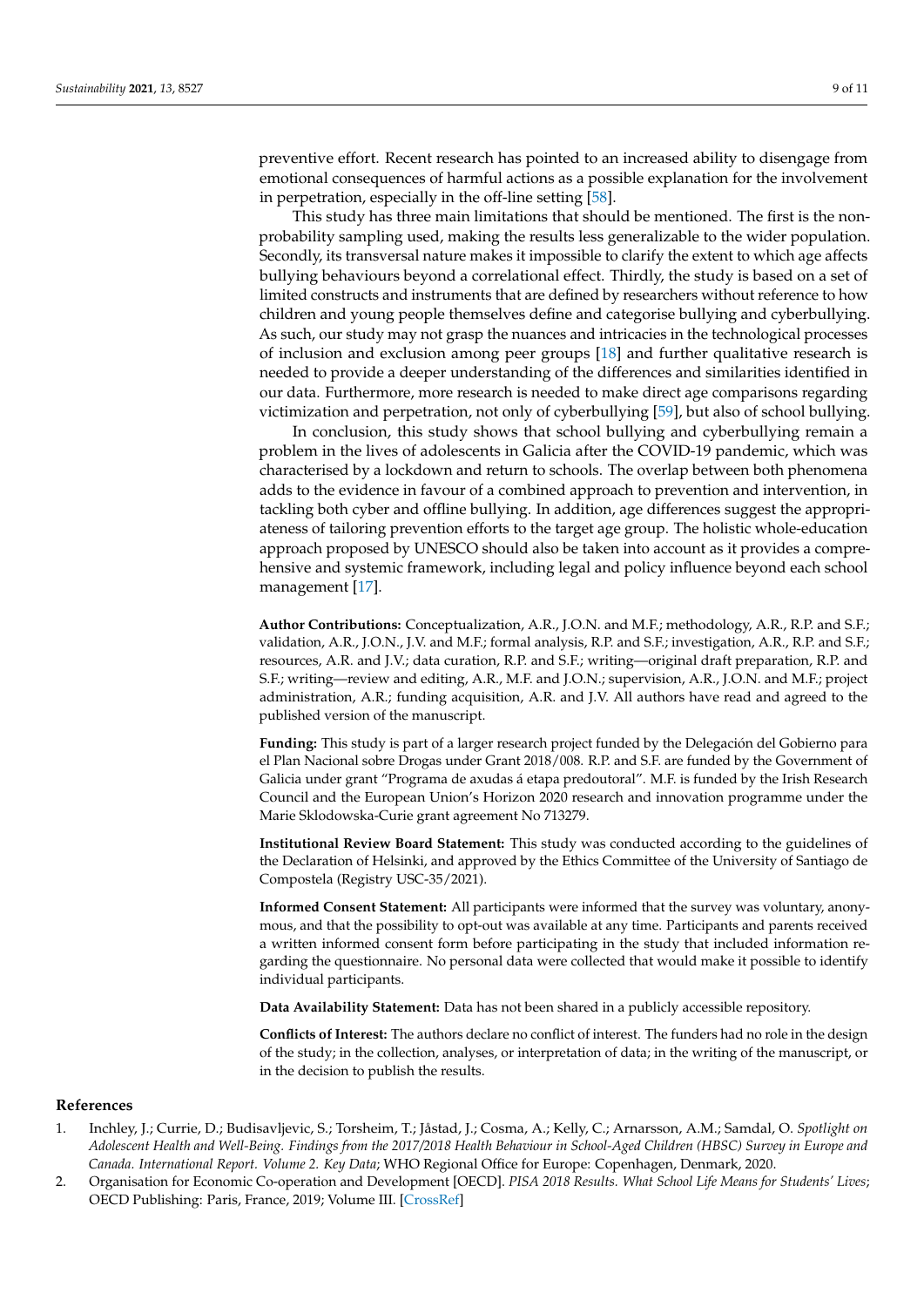- <span id="page-9-0"></span>3. United Nations Educational, Scientific and Cultural Organization [UNESCO]. *Behind the Numbers: Ending School Violence and Bullying*; United Nations Educational; Scientific and Cultural Organization: Paris, France, 2019.
- <span id="page-9-1"></span>4. Athanasiou, K.; Melegkovits, E.; Andrie, E.K.; Magoulas, C.; Tzavara, C.K.; Richardson, C.; Greydanus, D.; Tsolia, M.; Tsitsika, A.K. Cross-national aspects of cyberbullying victimization among 14-17-year-old adolescents across seven European countries. *BMC Public Health* **2018**, *18*, 800. [\[CrossRef\]](http://doi.org/10.1186/s12889-018-5682-4) [\[PubMed\]](http://www.ncbi.nlm.nih.gov/pubmed/29986687)
- 5. Livingstone, S.; Stoilova, M.; Kelly, A. Cyberbullying: Incidence, trends and consequences. In *United Nations Office of the Special Representative of the Secretary-General on Violence against Children, Ending the Torment: Tackling Bullying from the Schoolyard to Cyberspace*; United Nations Publications: New York, NY, USA, 2016; pp. 115–120.
- <span id="page-9-2"></span>6. O'Higgins Norman, J. Tackling bullying from the inside out: Shifting paradigms in bullying research and interventions. *Int. J. Bullying Prev.* **2020**, *2*, 161–169. [\[CrossRef\]](http://doi.org/10.1007/s42380-020-00076-1)
- <span id="page-9-3"></span>7. Smith, P.K.; Mahdavi, J.; Carvalho, C.; Fisher, S.; Russell, S.; Tippett, N. Cyberbullying: Its nature and impact in secondary school pupils. *J. Child. Psychol. Psychiatry* **2008**, *49*, 376–385. [\[CrossRef\]](http://doi.org/10.1111/j.1469-7610.2007.01846.x) [\[PubMed\]](http://www.ncbi.nlm.nih.gov/pubmed/18363945)
- <span id="page-9-4"></span>8. Slonje, R.; Smith, P.K.; Frisén, A. The nature of cyberbullying, and strategies for prevention. *Comput. Hum. Behav.* **2013**, *29*, 26–32. [\[CrossRef\]](http://doi.org/10.1016/j.chb.2012.05.024)
- <span id="page-9-5"></span>9. Sticca, F.; Perren, S. Is cyberbullying worse than traditional bullying? Examining the differential roles of medium, publicity, and anonymity for the perceived severity of bullying. *J. Youth Adolesc.* **2013**, *42*, 739–750. [\[CrossRef\]](http://doi.org/10.1007/s10964-012-9867-3)
- <span id="page-9-6"></span>10. Olweus, D. Cyberbullying: An overrated phenomenon? *Eur. J. Dev. Psychol.* **2012**, *9*, 520–538. [\[CrossRef\]](http://doi.org/10.1080/17405629.2012.682358)
- <span id="page-9-7"></span>11. Sabella, R.A.; Patchin, J.W.; Hinduja, S. Cyberbullying myths and realities. *Comput. Hum. Behav.* **2013**, *29*, 2703–2711. [\[CrossRef\]](http://doi.org/10.1016/j.chb.2013.06.040)
- <span id="page-9-8"></span>12. Tokunaga, R.S. Following you home from school: A critical review and synthesis of research on cyberbullying victimization. *Comput. Hum. Behav.* **2010**, *26*, 277–287. [\[CrossRef\]](http://doi.org/10.1016/j.chb.2009.11.014)
- <span id="page-9-9"></span>13. Foody, M.; Samara, M.; O'Higgins Norman, J. A meta-analysis of bullying and cyberbullying studies on the island of Ireland. *Br. J. Educ. Psychol.* **2017**, *87*, 535–557. [\[CrossRef\]](http://doi.org/10.1111/bjep.12163) [\[PubMed\]](http://www.ncbi.nlm.nih.gov/pubmed/28555753)
- <span id="page-9-10"></span>14. Zych, I.; Ortega-Ruiz, R.; Marín-López, I. Cyberbullying: A systematic review of research, its prevalence and assessment issues in Spanish studies. *Psicol. Educ.* **2016**, *22*, 5–18. [\[CrossRef\]](http://doi.org/10.1016/j.pse.2016.03.002)
- <span id="page-9-11"></span>15. Cosma, A.; Walsh, S.D.; Chester, K.L.; Callaghan, M.; Molcho, M.; Craig, W.; Pickett, W. Bullying victimization: Time trends and the overlap between traditional and cyberbullying across countries in Europe and North America. *Int. J. Public Health* **2020**, *65*, 75–85. [\[CrossRef\]](http://doi.org/10.1007/s00038-019-01320-2)
- <span id="page-9-12"></span>16. Smith, P.K.; López-Castro, L.; Robinson, S.; Görzig, A. Consistency of gender differences in bullying in cross-cultural surveys. *Aggress. Violent Behav.* **2019**, *45*, 33–40. [\[CrossRef\]](http://doi.org/10.1016/j.avb.2018.04.006)
- <span id="page-9-13"></span>17. UNESCO. *Recommendations by the Scientific Committee on Preventing and Addressing School Bullying and Cyberbullying*; United Nations Educational, Scientific and Cultural Organization: Paris, France, 2020.
- <span id="page-9-14"></span>18. Kofoed, J.; Staksrud, E. We always torment different people, so by definition, we are no bullies': The Problem of definitions in cyberbullying research. *New Media Soc.* **2019**, *21*, 1006–1020. [\[CrossRef\]](http://doi.org/10.1177/1461444818810026)
- <span id="page-9-15"></span>19. Temko, E. Missing Structure: A critical content analysis of olweus bullying prevention programme. *Child. Soc.* **2019**, *33*, 1–12. [\[CrossRef\]](http://doi.org/10.1111/chso.12280)
- <span id="page-9-16"></span>20. Pereira, S.; Fillol, J.; Moura, P. Teens online and offline lives. How they are experiencing their sociability. In *The Routledge Campanion to Digitial Media and Children*; Green, L., Holloway, D., Steveson, K., Leaver, T., Haddon, L., Eds.; Routledge: London, UK, 2020.
- <span id="page-9-17"></span>21. Casas, J.A.; Del Rey, R.; Ortega-Ruiz, R. Bullying and cyberbullying: Convergent and divergent predictor variables. *Comput. Hum. Behav.* **2013**, *29*, 580–587. [\[CrossRef\]](http://doi.org/10.1016/j.chb.2012.11.015)
- <span id="page-9-18"></span>22. Lazuras, L.; Barkoukis, V.; Tsorbatzoudis, H. Face-to-face bullying and cyberbullying in adolescents: Trans-contextual effects and role overlap. *Technol. Soc.* **2017**, *48*, 97–101. [\[CrossRef\]](http://doi.org/10.1016/j.techsoc.2016.12.001)
- <span id="page-9-19"></span>23. Yang, A.; Salmivalli, C. Different forms of bullying and victimization: Bully-victims versus bullies and victims. *Eur. J. Dev. Psychol.* **2013**, *10*, 723–738. [\[CrossRef\]](http://doi.org/10.1080/17405629.2013.793596)
- <span id="page-9-20"></span>24. Baldry, A.C.; Farrington, D.P.; Sorrentino, A. School bullying and cyberbullying among boys and girls: Roles and overlap. *J. Aggress. Maltreat. Trauma* **2017**, *26*, 937–951. [\[CrossRef\]](http://doi.org/10.1080/10926771.2017.1330793)
- <span id="page-9-21"></span>25. Ortega-Ruiz, R.; Del Rey, R.; Casas, J.A. Evaluar el bullying y el cyberbullying: Validación española del EBIP-Q y del ECIP-Q [Assessing bullying and cyberbullying: Spanish validation of EBIP-Q and ECIP-Q]. *Psicol. Educ.* **2016**, *22*, 71–79. [\[CrossRef\]](http://doi.org/10.1016/j.pse.2016.01.004)
- <span id="page-9-22"></span>26. Alonso, C.; Romero, E. Estudio longitudinal de predictores y consecuencias del ciberacoso en adolescentes españoles [Longitudinal study of predictors and consequences of cyberbullying in Spanish adolescents]. *Behav. Psychol.* **2020**, *28*, 73–93. Available online: <https://www.behavioralpsycho.com/> (accessed on 28 March 2021).
- 27. Moore, S.E.; Norman, R.E.; Suetani, S.; Thomas, H.J.; Sly, P.D.; Scott, J.G. Consequences of bullying victimization in childhood and adolescence: A systematic review and meta-analysis. *World Psychiatry* **2017**, *7*, 60–76. [\[CrossRef\]](http://doi.org/10.5498/wjp.v7.i1.60) [\[PubMed\]](http://www.ncbi.nlm.nih.gov/pubmed/28401049)
- 28. Zych, I.; Farrington, D.P.; Llorent, V.J.; Ttofi, M.M. *Protecting Children against Bullying and Its Consequences*; Springer International Publishing: Basel, Switzerland, 2017.
- <span id="page-9-23"></span>29. Lereya, S.T.; Coepland, W.E.; Costello, E.J.; Wolke, D. Adult mental health consequences of peer bullying and maltreatment in childhood: Two cohorts in two countries. *Lancet Psychiatry* **2015**, *2*, 524–531. [\[CrossRef\]](http://doi.org/10.1016/S2215-0366(15)00165-0)
- <span id="page-9-24"></span>30. Machimbarrena, J.M.; Garaigordobil, M. Bullying y cyberbullying: Diferencias en función del sexo en estudiantes de quinto y sexto curso de educación primaria. *Suma Psicol.* **2018**, *25*, 102–112. [\[CrossRef\]](http://doi.org/10.14349/sumapsi.2018.v25.n2.2)